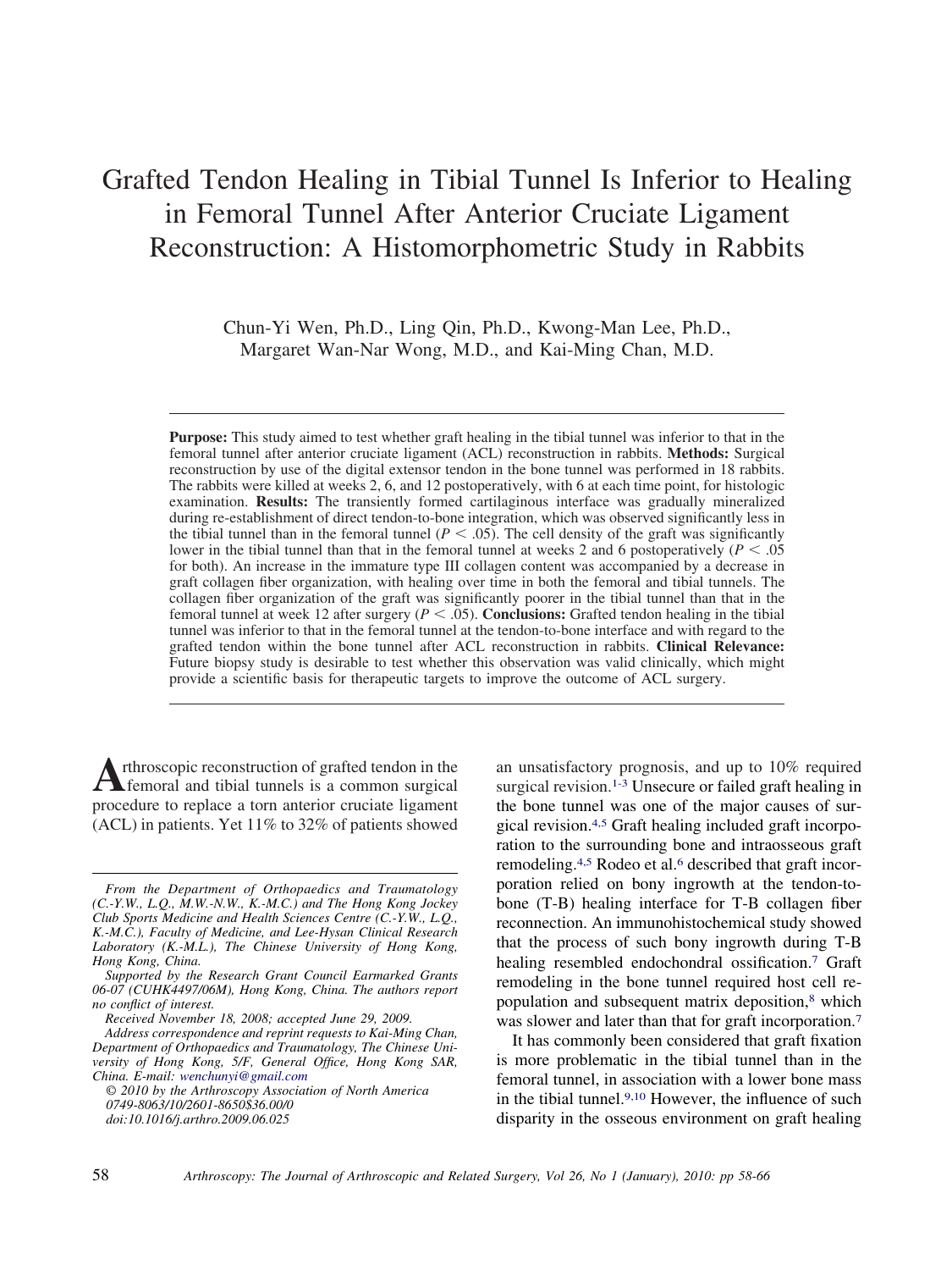has never been investigated. Theoretically, the osseous environment provided a contact surface for graft  $incorporation<sup>11</sup>$  and hosted healing cells for graft remodeling.8 It was hypothesized that grafted tendon healing in the tibial tunnel was inferior to that in the femoral tunnel after ACL reconstruction.

To test the hypothesis, this study was designed to compare the healing quality of graft incorporation and remodeling between the femoral tunnel and tibial tunnel after ACL reconstruction in an established rabbit model.12 The findings of this study might be helpful to locate the weakest site of the graft construct, where the target of enhancement should be to improve the outcome of ACL surgery.

## **METHODS**

#### **Study Design**

This experiment was approved by the research ethics committee of the authors' institution. Eighteen skeletally mature female New Zealand white rabbits (age, 26 weeks; weight, 3.5 to 4.0 kg) were used in this study. ACL reconstruction with a long digital extensor tendon graft was performed. Rabbits were killed at weeks 2, 6, and 12 postoperatively, with 6 rabbits at each time point, before femur-graft-tibia complexes were harvested for histomorphometric analysis.

#### **Animal Surgery**

The rabbit model for ACL reconstruction was established according to an established protocol.12 In brief, the rabbits were operated on under general anesthesia with 10% ketamine/2% xylazine (Alfasan, Woerden, Holland; 1 mL/1 mL), and sedation was maintained with 2.5% sodium phenobarbital injected intravenously (Sigma-Aldrich, St Louis, MO). The long digital extensor tendon graft was harvested, and graft preparation was done by removing the attached muscle and passing the holding sutures through each end of the tendon graft in an interdigitating whipstitch fashion, which mimicked the suspensory fixation such as the EndoButton (Smith & Nephew Endoscopy, Andover, MA) used in the clinical setting. A medial parapatellar arthrotomy was performed to expose the knee joint. The patella was then dislocated, and the infrapatellar fat pad was removed to expose the joint cavity. After the ACL was excised, femoral and tibial tunnels were created through the footprint of the original ACL. The graft was then inserted and routed through the bone tunnels by use of holding sutures. The graft at the extra-articular exit of the tunnel was fixed with maximum tension to the neighboring soft tissue by secure knots. The wound was closed in layers and wrapped with dressing. The rabbits were allowed free cage movement after surgery. The femurgraft-tibia complexes were harvested for histologic evaluation at each time point.

# **Histomorphometric Analysis**

The samples were fixed in 10% neutralized formalin, decalcified with 9% formic acid for 3 weeks, and then cut across the central longitudinal axis of the bone tunnel from the anteromedial side to the posterolateral side (Fig 1A). They were processed in a histocentre (Histokinette 2000; Reichert-Jung, Nussloch, Germany) and embedded in paraffin wax (Thermolyne Sybron, Dubuque, IA). A total of 15 to 20 consecutive sections of 7  $\mu$ m were taken for histologic examination, and it was estimated that the sections were within a distance of 0.10 to 0.15 mm from the central axis of the bone tunnel. The sections were stained by H&E and safranin O and then analyzed with a microscopic imaging system (Leica Q500MC; Leica Cambridge, Cambridge, England) (Fig 1B).

T-B healing quality was graded morphologically regarding new bone formation, cartilaginous tissue formation, and T-B collagen fiber reconnection. A modification of the histologic scoring system of Yeh et al.13 was done with three categories: none, presence, significant scored by 0, 1, 2, respectively, and the perfect score would be 6 (Table 1). New bone formation was evaluated after H&E staining.<sup>14</sup> The fibrocartilaginous tissue formation at the T-B healing interface was detected by safranin O staining, $14$  and the area of positive safranin O staining was also measured with the MetaMorph Image Analysis System 6.3 (Universal Imaging [Molecular Devices], Downingtown, PA). T-B collagen fiber reconnection was examined under polarized microscopy. The sections were graded by 2 trained researchers, and the final results were determined by consensus to minimize sampling error and misinterpretation.

Intraosseous graft remodeling was evaluated by semi-quantification of cell density, cell shape, collagen fiber composition, and organization. The sampling microscopic fields were taken from the mid portions of intraosseous grafted tendon midsubstance. To measure cellularity, the cell nuclei in blue after H&E staining were observed under light microscopy. Cell density was then calculated by dividing the total number of cells by the measured tissue area. Morphologic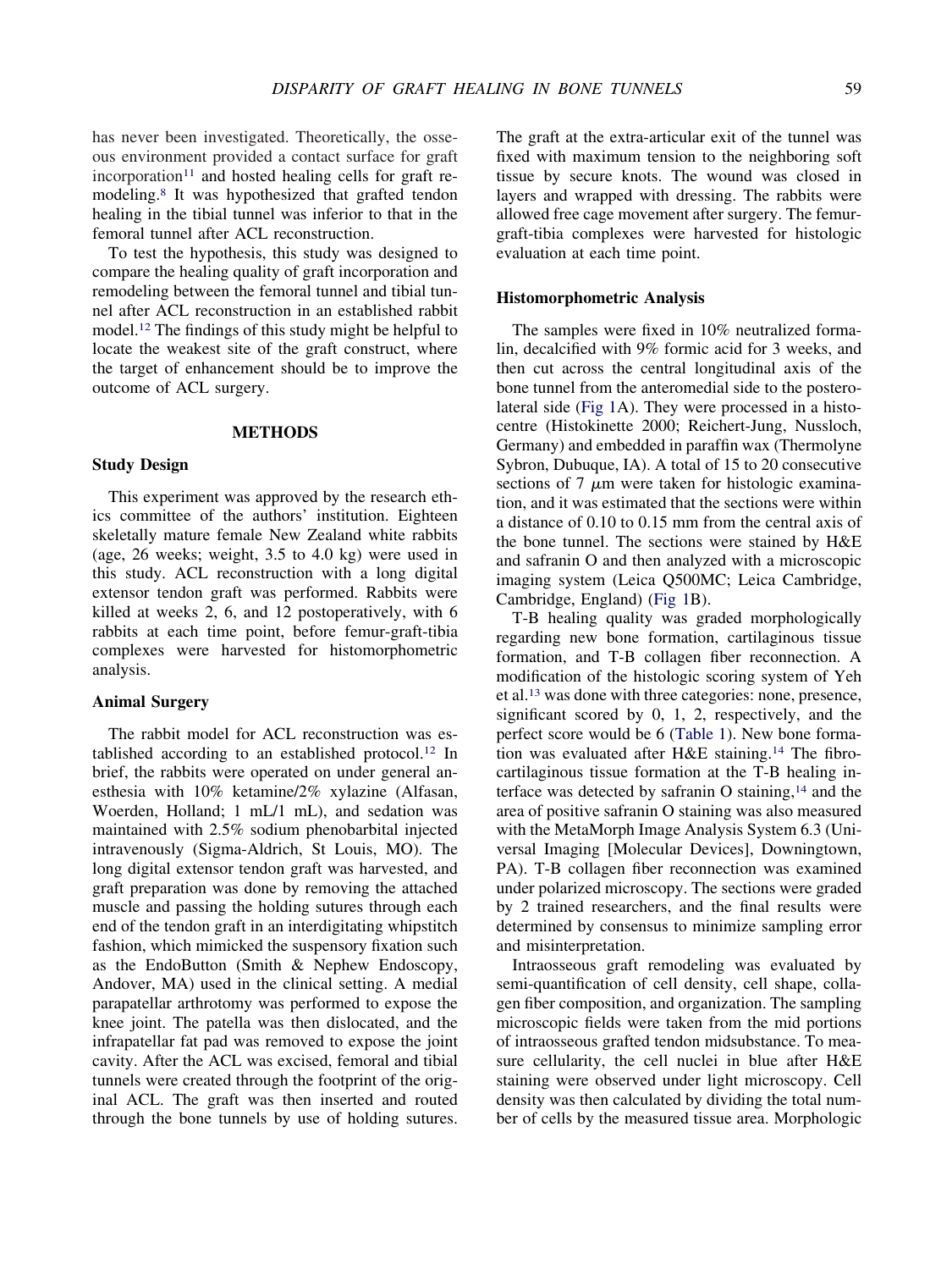

FIGURE 1. The femur–ACL graft–tibia complex was harvested at a specific time point for histologic examination, that is, week 6 after surgery. (A) The samples were cut longitudinally across the central axis of the bone tunnel (dotted line) from the anteromedial side to the posterolateral side. A total of 15 to 20 consecutive sections of 7  $\mu$ m were taken for histologic examination, and it was estimated that the sections were within a distance of 0.10 to 0.15 mm from the central axis of the bone tunnel. (B) The longitudinal sections were stained with H&E and safranin O: the representative images show that the presence of cartilaginous interface tissue at the T-B interface was significantly less in the tibial tunnel than that in the femoral tunnel (arrows); it was also noted that there were fewer trabeculae in the tibial tunnel particularly on the posterolateral side than in the femoral tunnel (stars) (original magnification  $\times$ 16). (B, bone; C, cartilage; T, tendon.)

changes of the nucleus were measured by use of the shape factor calculation: Shape factor =  $4\pi A/P^2$ (where *P* indicates perimeter and *A* indicates area). A shape factor of 1 represents a circular object, and a shape factor of 0 represents a straight line. Shape data for each object were recorded and averaged by use of the aforementioned MetaMorph Image Analysis System 6.3.

Sirius red staining was used for the semi-quantification of mature and immature collagen content of intraosseous graft during remodeling: mature type I collagen fibers appear in yellow, orange, and red;

**TABLE 1.** *Histological Scoring System for Tendon-to-Bone Healing*

| Characteristics                               | Points                      |  |
|-----------------------------------------------|-----------------------------|--|
| Fibrocartilage formation                      |                             |  |
| Massive                                       |                             |  |
| Present                                       |                             |  |
| No.                                           |                             |  |
| New bone formation                            |                             |  |
| Massive                                       | 2                           |  |
| Present                                       |                             |  |
| N <sub>0</sub>                                |                             |  |
| Tendon-to-bone collagen fibers reconnection   |                             |  |
| Direct collagen fiber reconnection            | $\mathcal{D}_{\mathcal{L}}$ |  |
| Indirect reconnection through fibrous tissue. |                             |  |
| N <sub>0</sub>                                |                             |  |

NOTE. A perfect score would be 6 points.

whereas immature type III collagen fibers appear in green.15 The composition of immature type III collagen was quantified through calculation of the fraction of green area over total area of the sampling field after color segmentation. The collagen organization of intraosseous graft was also measured after Sirius red staining by quantifying the birefringence of collagen under polarized light (based on brightness) according to a published method.16 In brief, measurements were taken by rotating the polarization plane for maximum brightness to control the variations of the specimen orientation on the slides. The microscope fields were digitized, yielding an image in which noncollagenous material was dark (gray level 0) and collagenous material was depicted by gray scale from 1 to 255. The gray-scale measurement of digitized images for collagenous tissue of the intraosseous graft was performed on each section with Meta-Morph Image Analysis System 6.3.

#### **Statistical Analysis**

The comparisons for the area of transient chondral callus, graft cell density, collagen composition, and organization among the different time points and different host bone milieus (femoral and tibial tunnel) were performed with 2-way analysis of variance. The comparison for the score of T-B healing quality was performed with the Friedman test. When overall significance of main effects was indicated without interaction, the difference between individual time points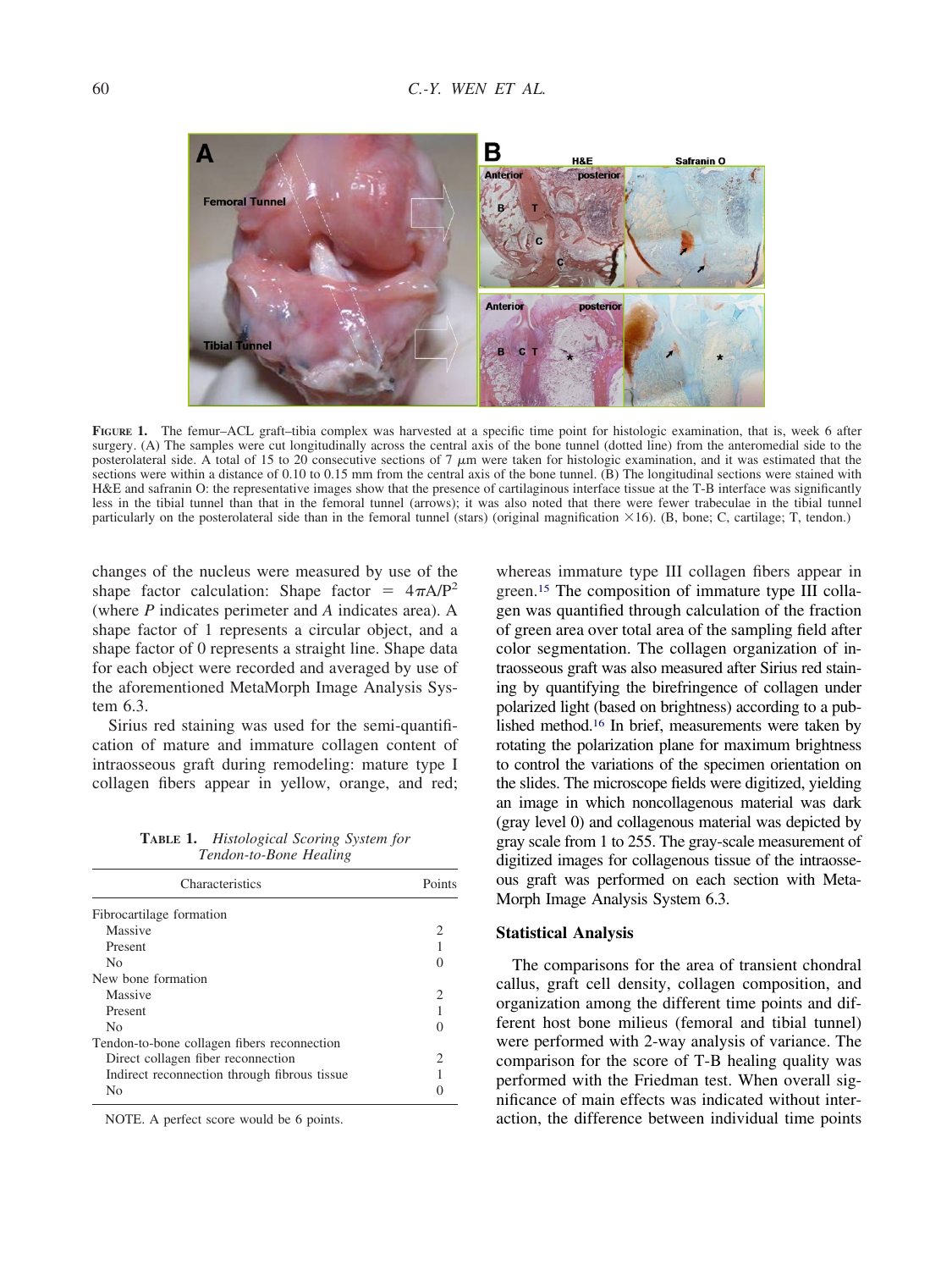and sites was assessed by post hoc test. The level of significance was set at  $P < .05$ . All data analyses were performed with SPSS analysis software, version 15.0 (SPSS, Chicago, IL).

## **RESULTS**

The disparity of T-B healing was observed in the femoral and tibial tunnels after surgery (Fig 1). The transient cartilaginous tissue at the T-B healing interface was much less extensive in the tibial tunnel than in the femoral tunnel at weeks 2 and 6 after surgery  $(P < .05$  for both). Such cartilaginous interface tissue was present at the T-B interface at week 2 after surgery; its area decreased with healing over time with chondrocytes aligned along the penetrating collagen fibers from bone to tendon at week 6 postoperatively, and the cartilaginous interface tissue diminished and was replaced by bony ingrowth with re-establishment of the T-B collagen fiber reconnection at 12 weeks after surgery (Fig 2 and Table 2). Fibrous healing interface tissue was dominant in the tibial tunnel, and loose fibrovascular tissue was present between bone and tendon at week 2 postoperatively; fibrous interface tissue became organized and reoriented along the long axis of grafted tendon and bone tunnel with healing over time with the newly formed osteoid close to the grafted tendon, and the grafted tendon connected with the bone tunnel indirectly through the fibrous interface tissue at week 12 after surgery (Fig 3). The score of T-B healing quality was significantly higher in the femoral tunnel than that in the tibial

**FIGURE 2.** Representative images showing T-B healing process with transient cartilaginous interface tissue formation in femoral tunnel. The interface tissue showing positive reactivity of safranin O (SO) (open arrows) was noted at week 2 after surgery. Such cartilaginous tissue became distinct with chondrocyte-like cells embedded in aligned collagen fibers (white arrow). Massive woven bone formation was accompanied by narrowing of the thickness of the cartilaginous interface. The residue of positive signals of safranin O could still be observed in the area of newly formed bone at week 6 postoperatively. Bone progressively grew into grafted tendon with a diminished cartilaginous interface and direct collagen fiber connection from bone to tendon at week 12 after surgery (original magnification  $\times 100$ ). (B, bone; C, cartilage; T, tendon; WB, woven bone.)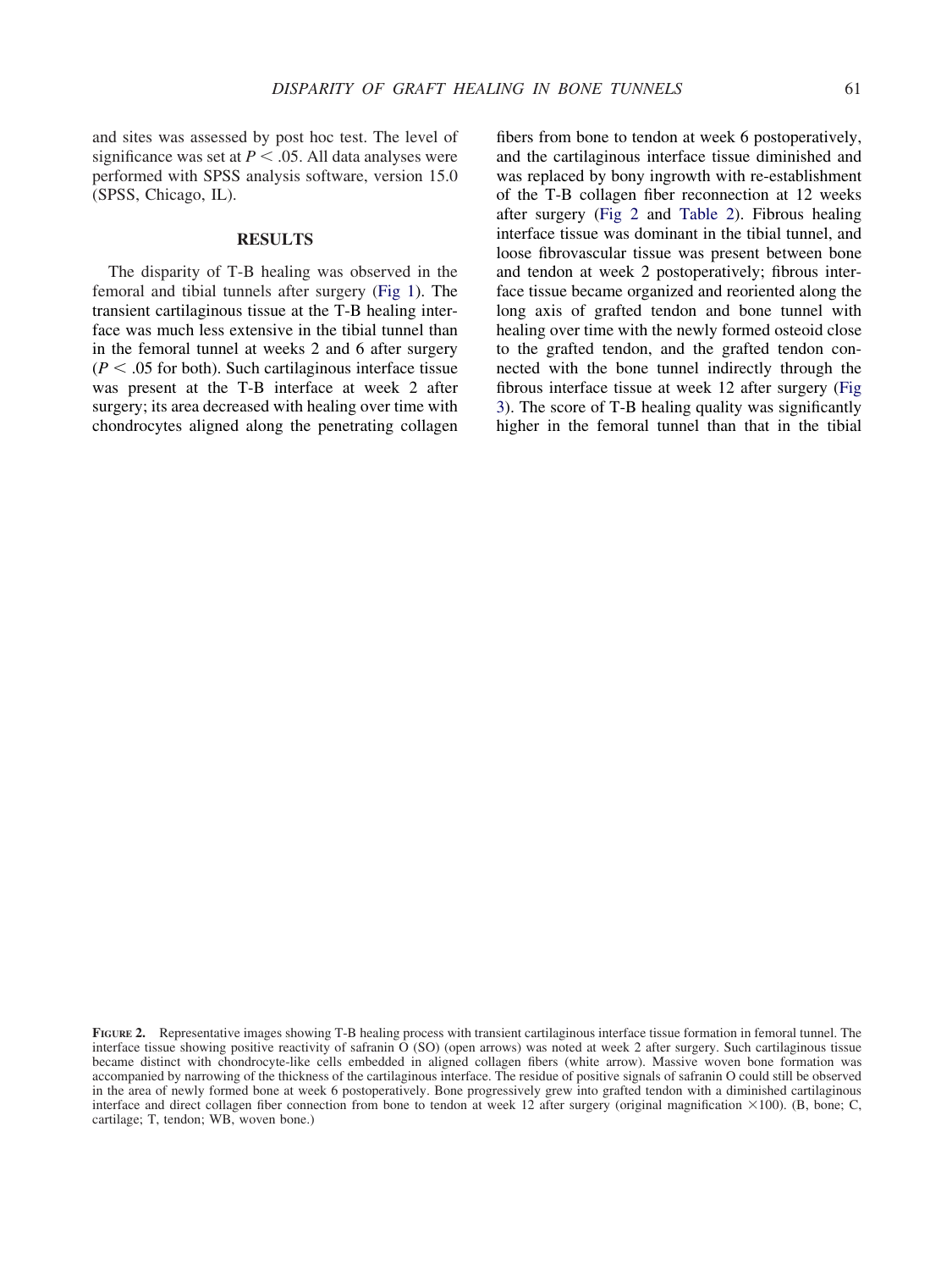| Parameters                      | Week 2             |                    | Week 6              |                      | Week 12           |                   |
|---------------------------------|--------------------|--------------------|---------------------|----------------------|-------------------|-------------------|
|                                 | Femoral Tunnel     | Tibial Tunnel      | Femoral Tunnel      | Tibial Tunnel        | Femoral Tunnel    | Tibial Tunnel     |
| Score of T-B healing quality    |                    |                    |                     |                      |                   |                   |
| [median (range)]                | $3(3-4)$           | $2(2-4)$           | $5(4-5)*+$          | $3(2-4)$ *           | $6(4-6)*†$        | $4(3-4)*+$        |
| Area of cartilaginous tissue    |                    |                    |                     |                      |                   |                   |
| $\text{mm}^2$ )                 | $0.232 \pm 0.069*$ | $0.090 \pm 0.031*$ | $0.115 \pm 0.042**$ | $0.027 \pm 0.015$ *† | $0+$              | 0†                |
| Graft cell density (per $mm2$ ) | $72 \pm 18*$       | $31 \pm 5^*$       | $60 \pm 10^*$       | $38 \pm 7*$          | $20 \pm 11^+$     | $15 \pm 3^{+}$    |
| Shape factor of graft cell      |                    |                    |                     |                      |                   |                   |
| $(0-1)$                         | $0.46 \pm 0.18$    | $0.55 \pm 0.25$    | $0.58 \pm 0.12*$    | $0.75 \pm 0.17$ *†   | $0.70 \pm 0.14$ † | $0.78 \pm 0.12$ † |
| Graft collagen composition      |                    |                    |                     |                      |                   |                   |
| $(\%$ with green color)         | $27 \pm 11$        | $35 \pm 18$        | $49 \pm 14$ †       | $62 \pm 15$ †        | $78 \pm 12$ †     | $89 \pm 10^{+}$   |
| Graft collagen organization     | $153 \pm 39$       | $127 \pm 28$       | $106 \pm 20^+$      | $91 \pm 18$ †        | $85 \pm 23$ *†    | $60 \pm 12$ *†    |

**TABLE 2.** *Spatiotemporal Changes of Tendon-to-Bone Healing Interface Tissue and Graft Remodeling After ACL Reconstruction*

\*Significant difference between femoral and tibial tunnels at each specific time point by multiple comparisons after 2-way analysis of variance or Friedman test.

†Difference between the specific time points (week 6, week 12) and week 2 after surgery if the difference was statistically significant (*P* .05) between the specific time points and week 2 by multiple comparisons after 2-way analysis of variance or Friedman test.

tunnel at weeks 6 and 12 postoperatively ( $P < .05$  for both) (Table 2). Actually, as shown in Fig 1B, T-B healing was also not uniform along either the femoral or tibial tunnel. Cartilaginous interface tissue was present in the bone tunnel close to the intra-articular exit, whereas fibrous interface tissue occurred inside the bone tunnel. Accordingly, the collagen fiber orientation in the cartilaginous interface close to the intra-articular tunnel exit was oblique or perpendicular to the long axis of the bone tunnel, whereas the collagen fiber orientation in the fibrous interface inside the bone tunnel was almost parallel to the long axis of the bone tunnel (Figs 2 and 3).

The disparity of graft remodeling was also found in the femoral and tibial tunnels after surgery. As shown in Fig 4 and Table 2, the cell density of the graft in the tibial tunnel was significantly lower than that in the femoral tunnel at weeks 2 and 6 postoperatively. In both the femoral and tibial tunnels, there were no significant changes in the cell density of the graft between weeks 2 and 6. It dramatically dropped at week 12 by 67% and 61% in the femoral tunnel and tibial tunnel, respectively, in comparison with the cell density at week 6. The reduction in cell density was accompanied by a shift in the cell nucleus appearance with healing over time from round to rope-like, which was indicated by the shape factor. With respect to matrix deposition, the graft composition of immature type III collagen increased with a decrease in graft collagen fiber organization with healing over time in both the femoral and tibial tunnels. The birefringence of graft collagen fibers in the tibial tunnel was significantly lower than that in the femoral tunnel at week 12 after surgery  $(P < .05)$  (Fig 5 and Table 2).

# **DISCUSSION**

To provide a better understanding of the biological healing process and develop better strategies to improve surgical outcome after ACL reconstruction, this study systemically characterized the healing process taking place in the T-B tunnel with an emphasis on cartilaginous and fibrous healing interface tissues. It was found that the transient cartilaginous interface was gradually replaced by bony ingrowth and reestablishment of the direct T-B collagen fiber reconnection postoperatively. The residue of proteoglycan was detected in the area of the newly formed bone at the T-B interface, which suggested that the process of bone formation resembled endochondral ossification. This observation was consistent with an immunohistochemical study after ACL reconstruction in rabbits.7 The formation of transient cartilaginous tissue was possibly associated with compressive stress as well as tensile stress,17 where grafted tendon was redirected at the intra-articular tunnel exit.18 It has been established that the postnatal development of ACL-to-bone insertion resembles endochondral ossification.19 The healing process with transient cartilaginous interface tissue formation would be favorable for regeneration of an ACL graft–to– bone tunnel insertion close to an intact one. However, there was less cartilaginous interface formation found in the tibial tunnel than in the femoral tunnel with healing over time.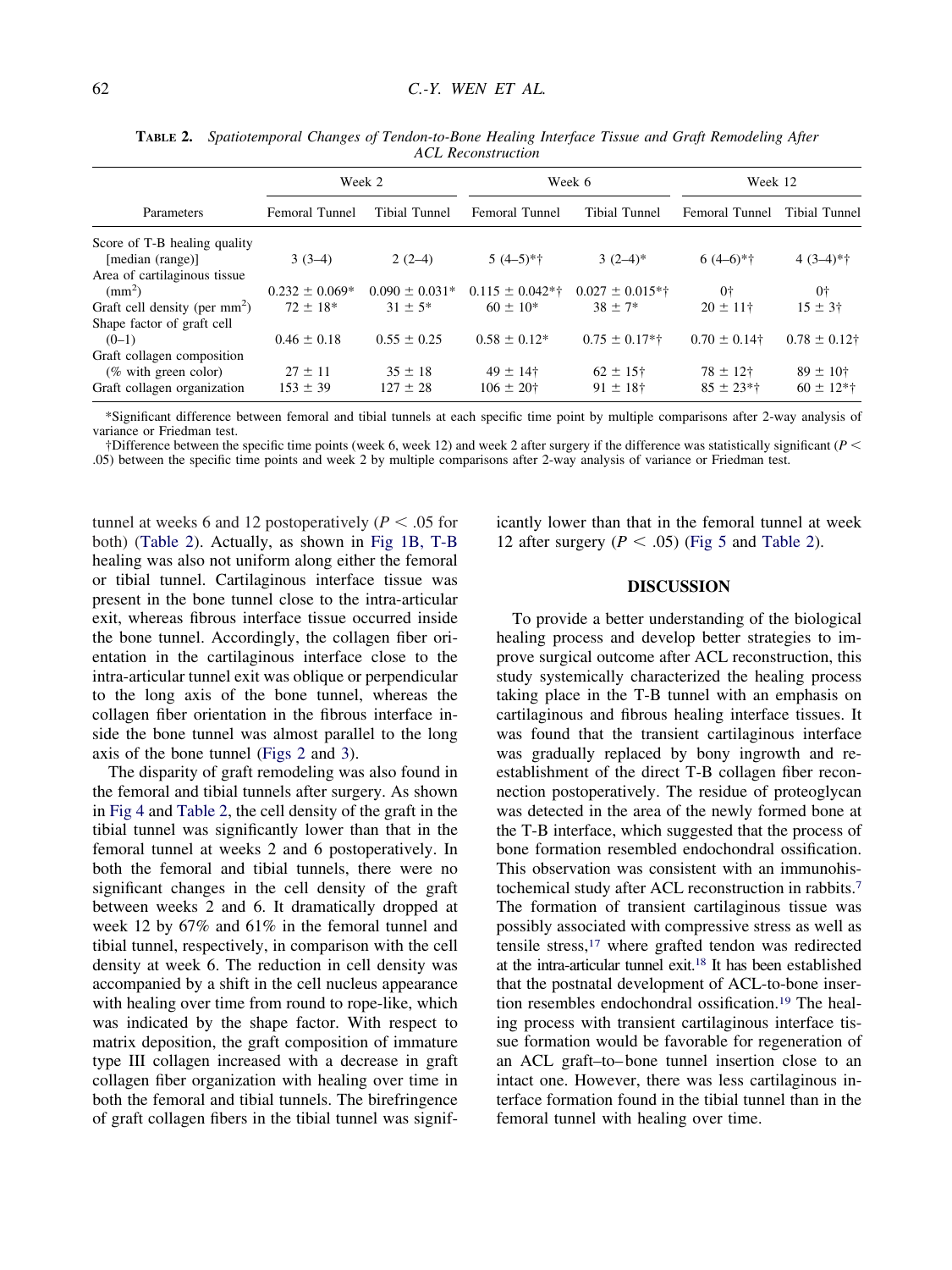

**FIGURE 3.** Representative images showing T-B healing process with transient fibrous interface tissue formation in tibial tunnel. The interface tissue was composed of loose organized fibrous tissue at 2 weeks after surgery. Closer bone apposition to grafted tendon was present with fibrous interface narrowing at weeks 6 and 12 after surgery. No direct T-B collagen fiber reconnection was found (original magnification  $\times$ 100). (B, bone; FI, fibrous interface; T, tendon; SO, safranin O.)

This is the first experimental study to address the disparity of the histologic characteristics of T-B healing in the femoral and tibial tunnels postoperatively. As shown in histologic evaluations, T-B healing quality in the tibial tunnel was inferior to that in the femoral tunnel. The collagen fiber orientation at the healing interface was along the long axis of the grafted tendon and bone tunnel, suggesting their function in sustaining shear force across the T-B interface. It might be associated with the formation of fibrous interface tissue, which was predominantly found in the tibial tunnel. In contrast, the collagen fibers at the cartilaginous interface, which was extensive in the femoral tunnel, obliquely penetrated from bone to tendon. This might explain why the grafted tendon was prone to be pulled out from the tibial tunnel, which was reported in previous experimental studies.12,20 Our findings might suggest that the tibial side was the weakest site of graft constructs where the target for enhancement should be to improve the outcome of ACL surgery. The limited clinical biopsy studies also showed the different healing interface tissue in patients (i.e., cartilaginous and fibrous tissue).<sup>21-23</sup> However, there were no clinical biopsy data available in both the femoral tunnel and tibial tunnel in the same patient for comparison. Thus future clinical biopsy study is desirable to test whether our observation in an animal model is relevant clinically, which might provide a scientific basis for therapeutic targets to improve the outcome of ACL reconstructive surgery.

Such disparity of T-B healing in the femoral and tibial tunnels was also reported after medial collateral ligament reconstruction in rabbits.11 It was described that the transient cartilaginous interface tissue formation was much more extensive in the trabecula-filled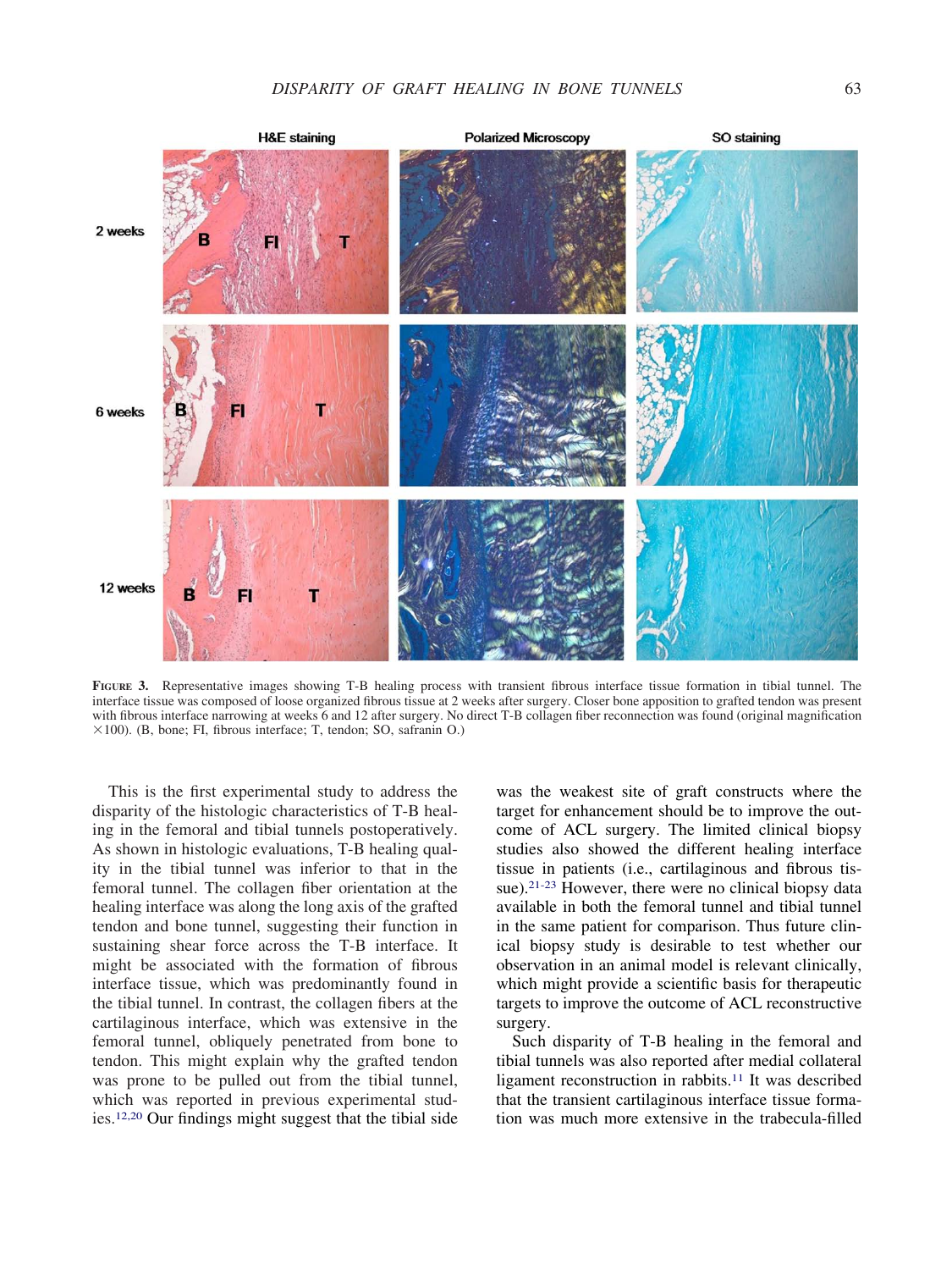2 weeks **6 weeks** 12 weeks Grafted tendon in femoral tunnel **Grafted** tendon In tibial tunnel

**FIGURE 4.** Representative images showing that the cell density of the grafted tendon in the tibial tunnel is significantly lower than that in the femoral tunnel at weeks 2 and 6 postoperatively (H&E staining, original magnification  $\times$ 100).

femoral tunnel than in the marrow-filled tibial tunnel.11 Grassman et al.11 considered that the grafted tendon might depend on the trabecular bone architecture at the graft site. Actually, peri-graft bone provided the contact surface for graft anchorage; thus a large bone surface might be favorable for T-B healing theoretically. The relation between peri-graft bone mass and micro-architecture and T-B healing should be further investigated.

Synovial fluid might be another potential factor

**FIGURE 5.** Representative images showing spatiotemporal changes of matrix composition of grafted tendon in femoral and tibial tunnels. It was found that type III collagen, which was visualized as a green color under polarized microscopy after Sirius red staining, increased with healing over time in both the femoral tunnel and tibial tunnel. The birefringence of grafted tendon collagen was lower in the tibial tunnel than that in the femoral tunnel (original magnification  $\times 100$ ).

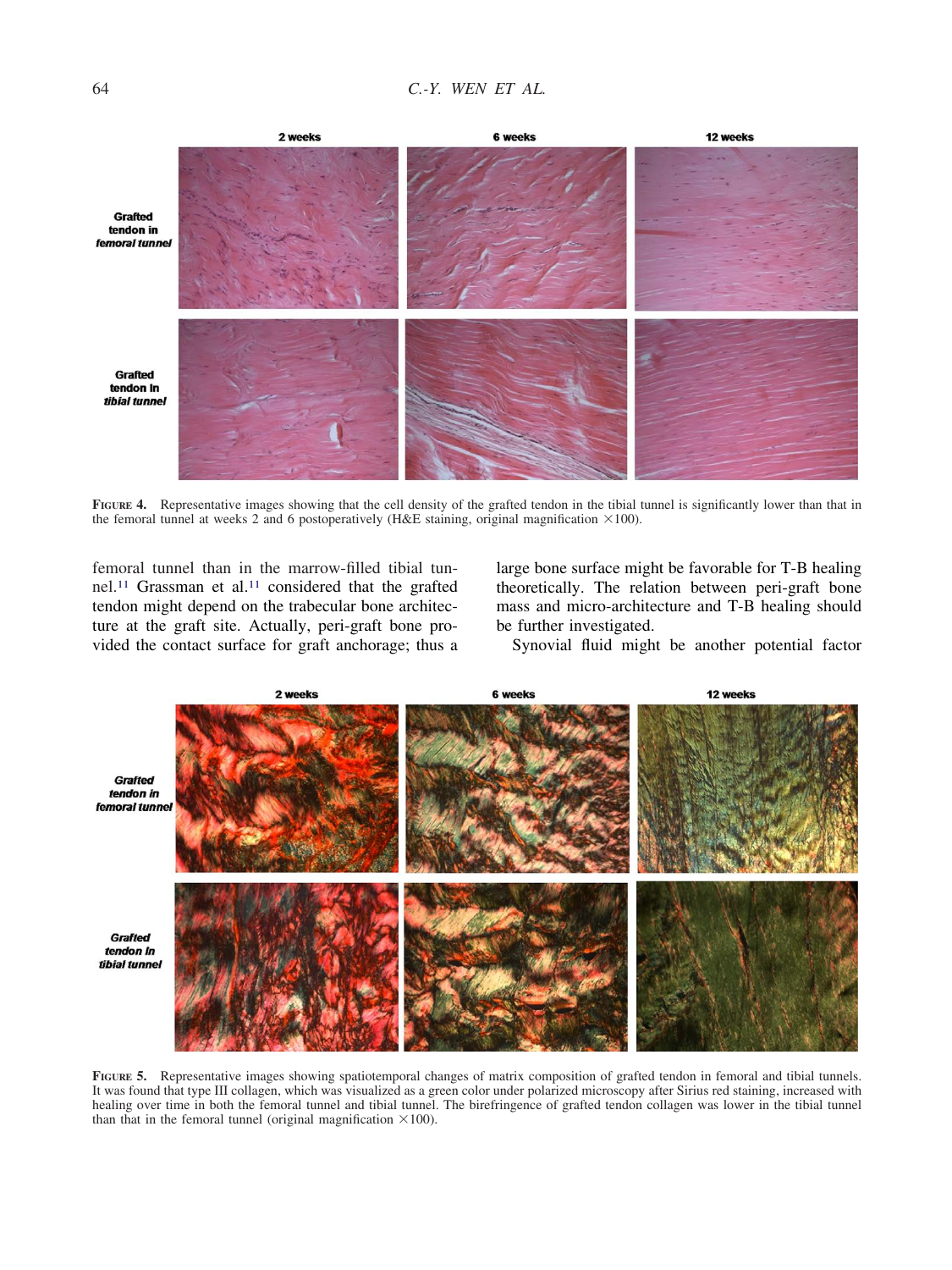affecting T-B healing in the intra-articular tibial bone tunnel. Several magnetic resonance imaging studies have shown that synovial fluid was prone to be tracked in the tibial tunnel.24,25 It was reported that the level of the catalytic agents such as interleukin 1 in synovial fluid increased after ACL surgery.<sup>26,27</sup> The expression of interleukin 1 unregulated the expression level of chondrocyte matrix metalloproteinase 8 in synovial fluid.28,29 Synovial fluid influx in the tibial tunnel might impair the formation of cartilaginous interface tissue and then T-B integration. This was supported by a recent experimental study that showed that inhibition of activities of matrix metalloproteinase 8 in synovial fluid by use of  $\alpha$ 2-macroglobulin could improve the mechanical properties of the T-B complex after ACL reconstruction in rabbits.29

The T-B healing interface was the weakest link of the T-B complex immediately after ACL reconstruction despite various fixations.30 The previous experimental studies of other authors and our study have shown that the weakest point of the T-B complexes shifted to the grafted tendon midsubstance within the bone tunnel with re-establishment of the T-B connection.12,31 Thus intraosseous graft remodeling was also important for the clinical outcome.32 However, most previous experimental studies focused on the remodeling of intra-articular tendon graft, with a focus on the "ligamentization" process.<sup>33</sup> Few studies investigated the remodeling of intraosseous grafted tendon.

The grafted tendon remodeling required host cell repopulation and subsequent matrix remodeling.8,34 In our study it was shown that the graft cellularity was higher at weeks 2 and 6 after surgery and then decreased with healing over time, accompanied by a shift in cell shape from round to rope-like. This might indicate the possibility of host cells turning into fibroblast-like cells for collagen synthesis. The newly formed collagen fibers were thin, were green in color after Sirius red staining, and increased with healing over time. The organization of such newly formed collagen fibers became poor with healing over time. It was shown that remodeling of the grafted tendon after ACL reconstruction was associated with an extensive decrease in the tensile strength of the graft in the first 12 weeks after surgery.35 This was also the first study to show the disparity of graft cellularity, matrix composition, and organization observed in the femoral and tibial tunnels. The graft cellularity was obviously lower in the tibial tunnel than that in the femoral tunnel. The collagen fiber organization was poorer in the tibial tunnel than that in the femoral tunnel. This might explain why the grafted tendon ruptured in the

midsubstance in the tibial tunnel at week 12 after surgery in this study. The remodeling process of the intraosseous graft was slower than the healing process at the T-B interface; thus it should also be the target for T-B healing enhancement.

A few limitations were present in our experimental study: (1) the findings were limited to a rabbit model and could not be extrapolated directly to patients because of the disparities in the anatomy, biomechanics, and kinetics of the knee joint between bipedal (i.e., human beings) and quadrupedal (i.e., rabbits) animals; (2) the graft choice used in our animal model was the extensor tendon instead of the hamstring tendon commonly used in clinical settings; (3) the grafted tendon was fixed by suture fixation in rabbits instead of with an interference screw, EndoButton, or cross-pin, which is currently used in patients; and (4) the histologic evaluations were not conducted in a blinded fashion, although consensus was reached between 2 trained researchers.

## **CONCLUSIONS**

Grafted tendon healing in the tibial tunnel was inferior to that in the femoral tunnel at the T-B healing interface and the grafted tendon within the bone tunnel after ACL reconstruction in a rabbit model.

**Acknowledgment:** The authors thank Po-Yee Lui and Sai-chuen Fu, who provided expertise at academic meetings, as well as Hui-Yan Yeung, Chun-Wai Chan, Grace Ho, and Anita Wai-Ting Shum, who provided technical assistance.

#### **REFERENCES**

- 1. Anderson AF, Snyder RB, Lipscomb AB Jr. Anterior cruciate ligament reconstruction. A prospective randomized study of three surgical methods. *Am J Sports Med* 2001;29:272-279.
- 2. Aune AK, Holm I, Risberg MA, Jensen HK, Steen H. Fourstrand hamstring tendon autograft compared with patellar tendon-bone autograft for anterior cruciate ligament reconstruction. A randomized study with two-year follow-up. *Am J Sports Med* 2001;29:722-728.
- 3. Herrington L, Wrapson C, Matthews M, Matthews H. Anterior cruciate ligament reconstruction, hamstring versus bone-patella tendon-bone grafts: A systematic literature review of outcome from surgery. *Knee* 2005;12:41-50.
- 4. Steiner ME, Murray MM, Rodeo SA. Strategies to improve anterior cruciate ligament healing and graft placement. *Am J Sports Med* 2008;36:176-189.
- 5. Deehan DJ, Cawston TE. The biology of integration of the anterior cruciate ligament. *J Bone Joint Surg Br* 2005;87:889- 895.
- 6. Rodeo SA, Arnoczky SP, Torzilli PA, Hidaka C, Warren RF. Tendon-healing in a bone tunnel. A biomechanical and histo-